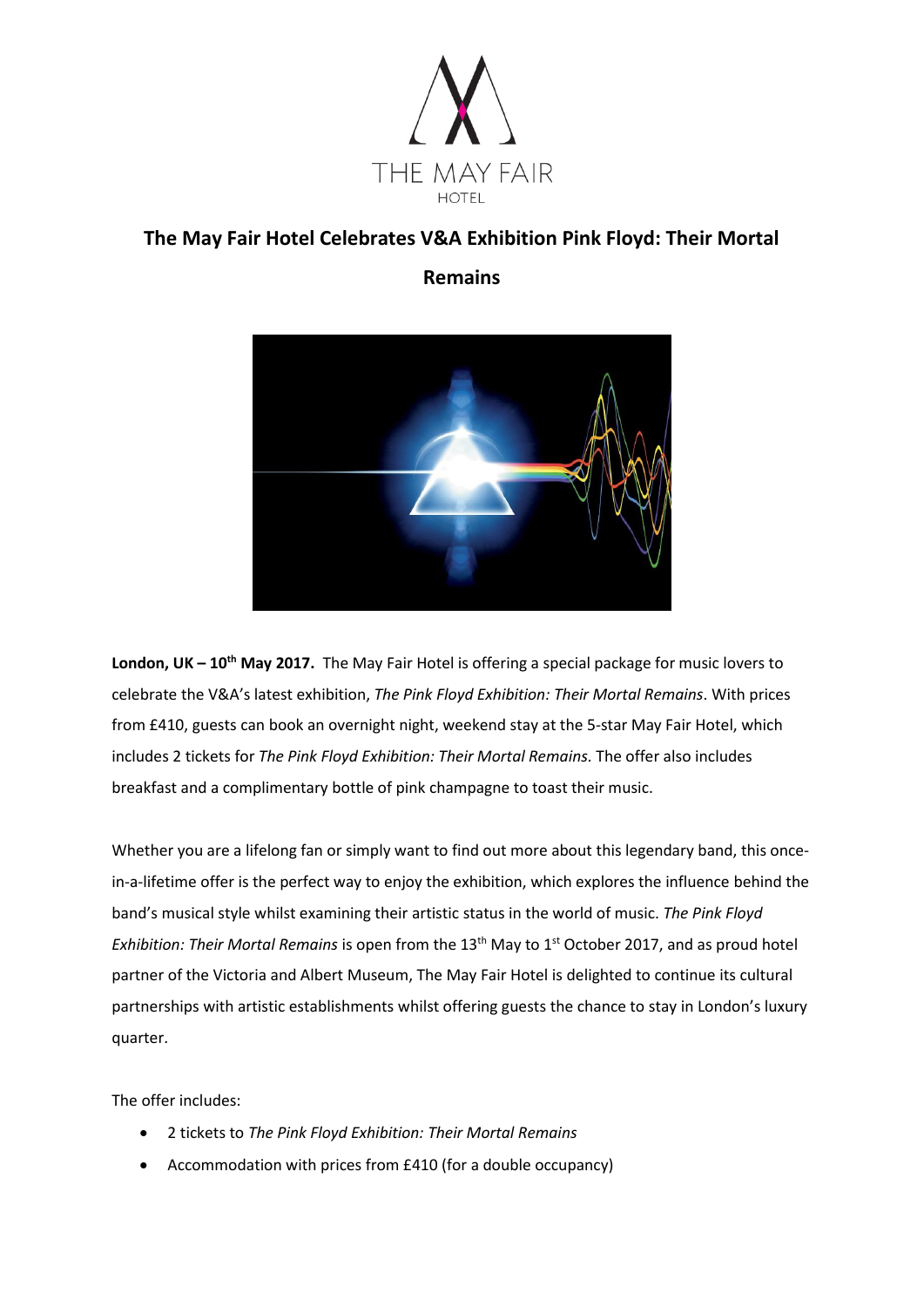

- Full English breakfast
- A bottle of pink champagne awaiting you on arrival

## **How to book:**

Book securely online or call our reservations team on +44 (0) 20 7761 9000 quoting 'O-PINK'.

## **Terms and Conditions**

- Offer is valid from 13<sup>th</sup> May 1<sup>st</sup> October 2017 and includes 2 tickets to The Pink Floyd *Exhibition: Their Mortal Remains*, luxury accommodation at The May Fair Hotel and a bottle of pink champagne.
- Offer is subject to availability and may change or be withdrawn at any time without prior notice.
- Stays must be over a weekend.
- Full payment is required at the time of booking. No refunds or amendments will be allowed after the booking has been made. Any cancellations made will be subject to the full charge of the reservation.
- Check-in is from 15:00 and check-out is at 12:00 midday.
- Complimentary Wi-Fi.

*\* Presented by Pink Floyd, the V&A and Iconic Entertainment Studios. Sound experience by Sennheiser.\**

For media requests please contact **EHLMedia@edelman.com** 

#### **ENDS**

#### **About The May Fair Hotel, London**

The luxury [May Fair Hotel](http://www.themayfairhotel.co.uk/) is in the heart of London's most stylish district. The hotel, which was opened by King George V in 1927, boasts more than 400 luxury bedrooms, including 40 suites; set alongside the relaxing [May Fair Spa;](http://www.themayfairhotel.co.uk/spa) the chic, Mediterranean tapas restaurant, [May Fair Kitchen;](http://www.mayfairkitchen.co.uk/) a 201-seat private screening room, [the May Fair Theatre](http://www.themayfairhotel.co.uk/video/the-theatre) and the exclusive [Palm Beach Casino.](http://www.thepalmbeach.co.uk/) The residence encapsulates its Mayfair locality throughout, with the intimate Terrace and Private Dining Room; [The May Fair Bar](http://www.themayfairhotel.co.uk/bar) offering an array of signature cocktails; the breath-taking Crystal Room; and the decadent Danziger Suite.

The May Fair Hotel is owned and managed by independent hospitality group Edwardian Hotels London, one of the UK's largest, privately-owned companies which has been developing luxury hotel and hospitality brands since 1977.

#### **Edwardian Hotels London**

Edwardian Hotels London is a privately-owned hotel group, which has been operating and developing an upscale and luxury hotel and hospitality portfolio since Jasminder Singh OBE began his